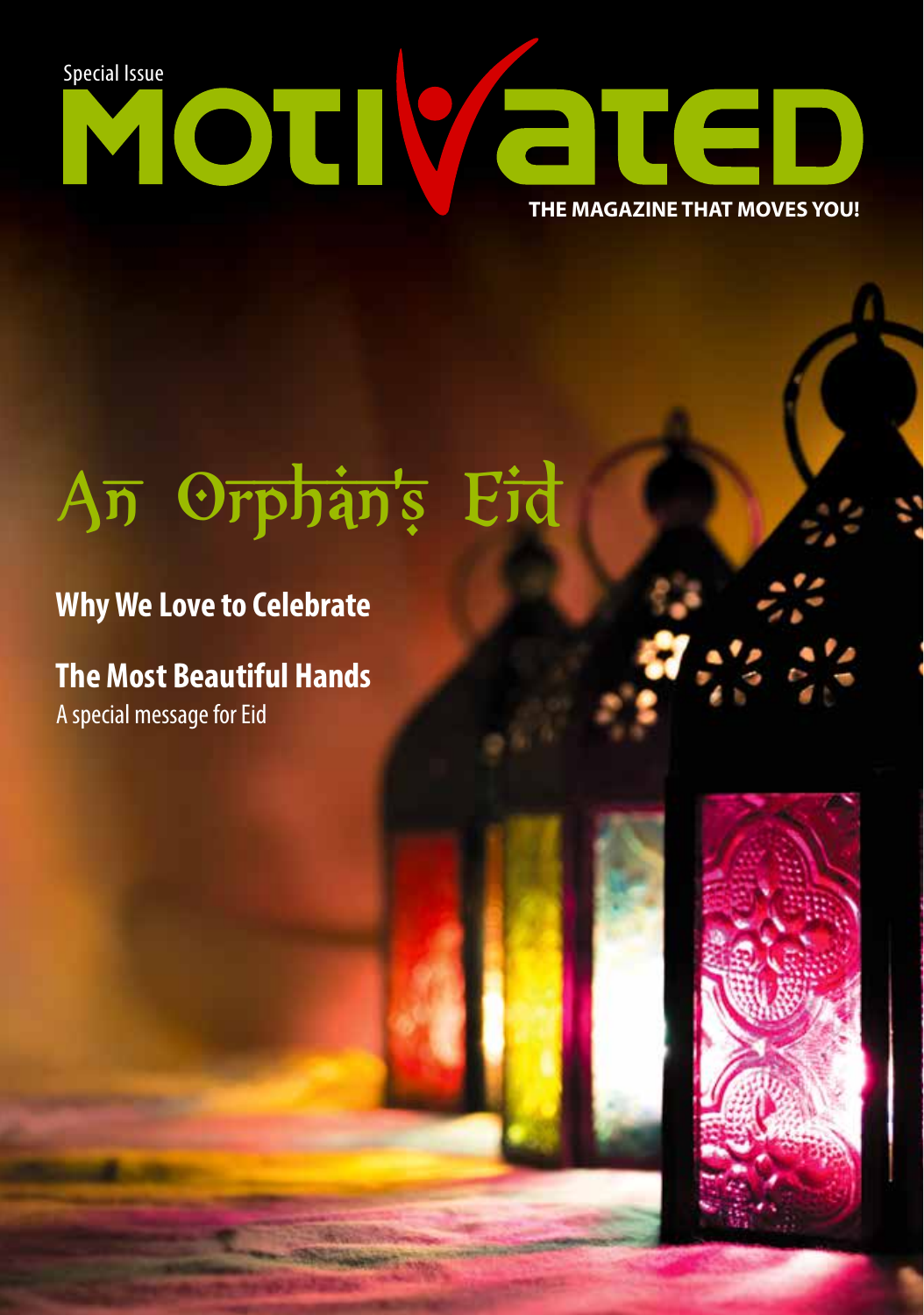### **CONTENTS FROM THE EDITOR**

**Contact Us: Email Website**

A Brother like That The Most Beautiful Hands A special message for Eid 12 | Notable Quotes Special Issue Christina Lane awex motivated@motivatedmagazine.com 5 Ways to Give Well Why We Love to Celebrate  $3<sup>1</sup>$  An Orphan's Eid 3 Things Your Muslim Friends Wish You Knew about Eid Al-Fitr 11 7 Things to Do Before Eid

> Copyright © 2018 by Motivated, all rights reserved

www.motivatedmagazine.com

Muslims everywhere celebrate Eid twice a year: First Eid-al-Fitr, and later Eid-al-Adha.

Eid-al-Fitr is celebrated worldwide and marks the end of Ramadan, the Islamic Holy month of fasting, and can last one, two, or three days. Eid gifts are often given to children and immediate relatives.

Eid-al-Adha, also known as the Feast of Sacrifice, commemorates the willingness of Ibrahim (Abraham) to sacrifice his son in obedience to God's command. However, before Abraham could offer up his son, God provided a male goat to sacrifice instead. In remembrance of this, an animal is sacrificed and divided into three parts: one third is given to the poor and needy; another third is given to relatives, friends, and neighbors; and the remainder is kept by the family.

Both holidays are joyful occasions that promote worship, dedication, charity, empathy for the poor, patience, generosity, hospitality, and gratitude for God's many blessings—values that are common and recognized by people of all faiths.

I hope that the articles and stories in this special issue of Motivated will inspire you to reach out to others during the Eid holidays—regardless of their religious or cultural standing—and help to make them truly memorable times of celebration.

Christina Lane For Motivated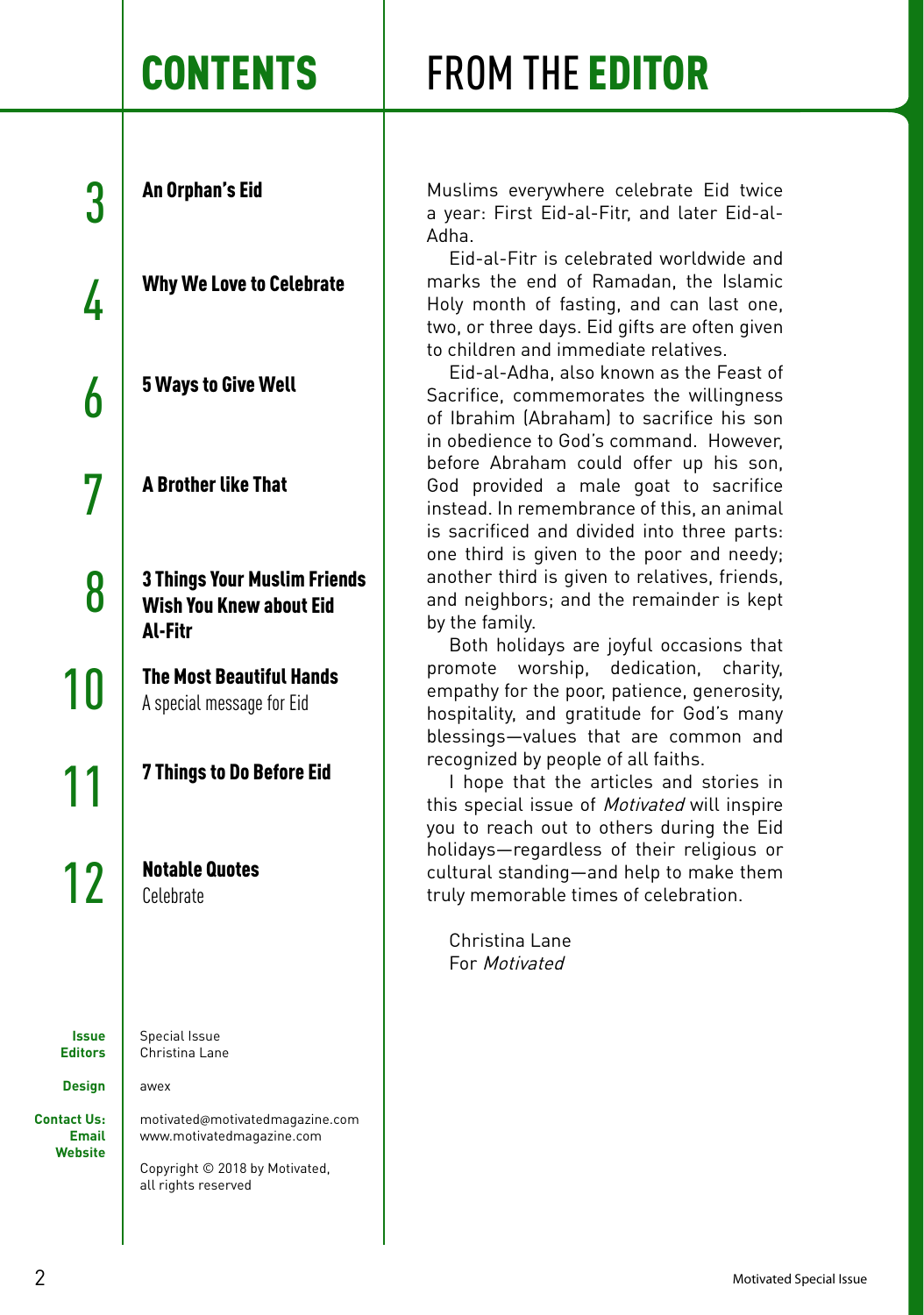# $A\overline{n}$  Orphan's Eid Adapted Web Reprint

It was the day of celebration, and a<br>day of rejoicing. There was an air of day of rejoicing. There was an air of festivity in the streets of Madinah. All the people, both young and old, were dressed in their best clothes for this special day of Eid.

As it was time for early morning Eid prayers, everyone made their way to an open piece of land on the outskirts of the city. The Prophet Muhammad (peace be upon him) arrived, and led the prayers. After they had finished they all greeted each other before walking back home. The children ran and played in excitement, smiling and laughing, without a care in the world.

As the Prophet (pbuh) walked back home, he suddenly became aware of a little boy (Zuhair Bin Saghir) sitting by himself on the side of the road. The little boy was crying and looked very sad. The Prophet (pbuh) bent down, patted him on the shoulders, and asked. "Why are you crying?"

"Pease leave me alone," sobbed the little boy, not recognizing who was talking to him.

The Prophet (pbuh) ran his fingers through the young boy's hair and very gently and kindly asked him again why he was crying.

This time the boy said, "My father died, and now my mother has married again and my stepfather does not want me to live at home any more. Today is Eid and everyone is happy. All the children have new clothes and nice things to eat, but I don't have any clothes except what I am wearing. I have no food and I don't even have a place to live."

The Prophet (pbuh) said to him, "I know how you feel. I lost both my mother and father when I was a little boy." The boy was surprised to hear that it was an orphan who was comforting him, and when he looked up, to his great surprise, he saw it was the Prophet Muhammad (pbuh) himself. He immediately jumped up to his feet out of love and respect.

The Prophet (pbuh) said to him, "If I were to become your new father and Ayesha your mother, and Fatima your new sister, would that make you feel better?"

"Oh yes, that would be the best thing in the world!" The boy started smiling.

The Prophet took him home and gave him new clothes and good food, and on this beautiful day, the boy had a wonderful Eid indeed.

Eid is a time of celebration, but let's not forget to remember those less fortunate than ourselves, and share of our abundance with others when we can.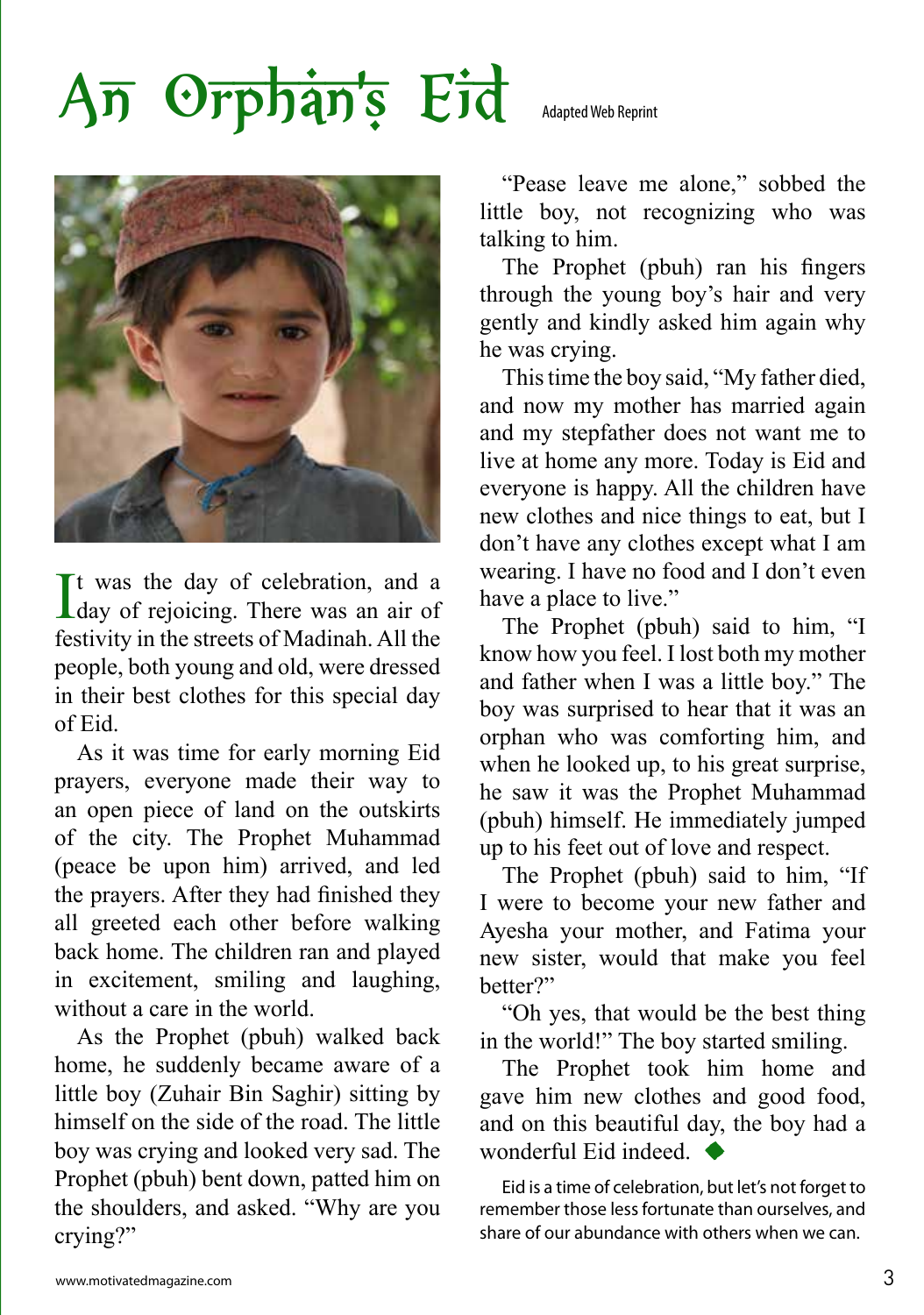# Why We Love to Celebrate

By Dimitris Xygalatas, adapted

The mere thought of holiday traditions<br>brings smiles to most people's faces, and elicits feelings of sweet anticipation and nostalgia. We can almost smell those candles, taste those special meals, and hear those familiar prayers and songs in our minds.

Ritual marks some of the most important moments in our lives, from personal milestones like birthdays and weddings to seasonal celebrations like a New Year, and religious holidays like Eid, Christmas, Hanukah, or Chinese New Year.

Holiday customs are bursting with sensory pageantry. The new colorful clothes, the mehndi, the bangles, and food signal to our senses that this is no common occasion—it is one full of significance and meaning. Such sensory exuberance helps create lasting recollections of those occasions and marks them in our memory as special events worth cherishing.

Indeed, there are plenty of reasons to value family traditions. Research shows that they can provide various psychological benefits, helping us enjoy ourselves, connect with loved ones, and take a respite from the daily grind.

#### **An anxiety buffer**

Everyday life is stressful and full of uncertainty. Having a special time of the year when we know exactly what to do, the way we've always done it, provides a comfortable sense of structure, control, and stability.

Many of those customs may of course also be performed at other times throughout the year. But during the holiday season, they become more meaningful. They're held in a special place (the family home) and with a special group of people (our closest relatives and friends). For this reason, more people travel during major holidays than any other time of the year. Gathering together from far-flung locations helps people leave their worries behind, and at the same time lets them reconnect with time-honored family traditions.

#### **Happy meals**

No holiday tradition would be complete without a festive meal. Since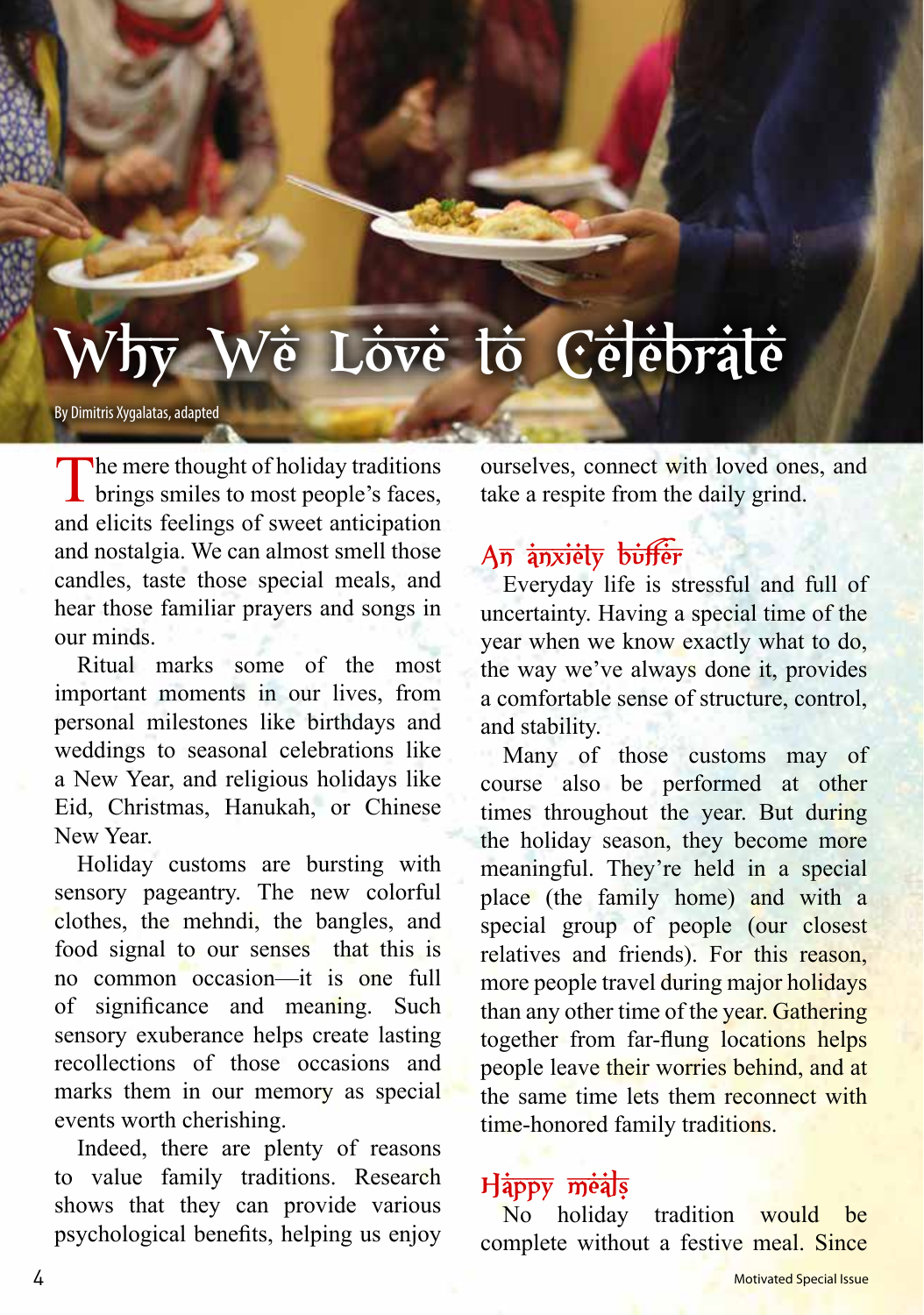the first humans gathered around the fire to roast their food, cooking has been one of the defining characteristics of our species.

The long hours spent in the kitchen and the dining room during the preparation and consumption of holiday meal, and sharing a ceremonial meal, symbolize community, bring the entire family together around the table, and smooth the way for conversation and connection.

Research found that when children participate in food preparation they enjoy the food more, and that the longer we spend preparing a meal, the more we come to appreciate it. In this way, the labor and fanfare associated with holiday meals virtually guarantees an enhanced gastronomical experience.

#### **Sharing is caring**

It is common to exchange presents during a holiday period. From a rational perspective, this might seem pointless, at best recycling resources or, at worst, wasting them. But don't underestimate the importance of these exchanges, which play a crucial role in maintaining social ties by creating networks of reciprocal relationships.

Today, many families give each other lists of desired presents for the holidays. The brilliance of this system lies precisely in the fact that most people end up getting what they would buy anyway—the money gets recycled but everyone still enjoys the satisfaction of giving and receiving gifts.

And as this is a special time of the year, we can even allow ourselves some guilt-free indulgence.

#### The stuff family is made of

The most important function of holiday rituals is their role in maintaining and strengthening family ties. In fact, for relatives who live far apart, holiday traditions may be the glue that holds the family together.

Holiday traditions are particularly important for children. Research shows that children who participate in group rituals become more strongly affiliated with their peers. In addition, having more positive memories of family traditions seems to be associated with more positive interactions with one's own children.

Holiday traditions are also the perfect recipe for family harmony. Sure, you might need to take three flights to get there, which will almost certainly be delayed. And your uncle is bound to start a political argument with his son-in-law again. But according to Nobel Laureate Daniel Kahneman, this is unlikely to spoil the overall experience.

Kahneman's research shows that when we evaluate past experiences, we tend to remember the best moments and the last moments, paying little attention to everything else. This is known as the "peak-end rule."

In other words, our memory of the family holiday will mostly consist of all the rituals (both joyful and silly), the good food, the presents, and then hugging everyone goodbye at the end of the night (after your uncle made up with his son-in-law). And by the time you get back home, you'll have something to look forward to for next year.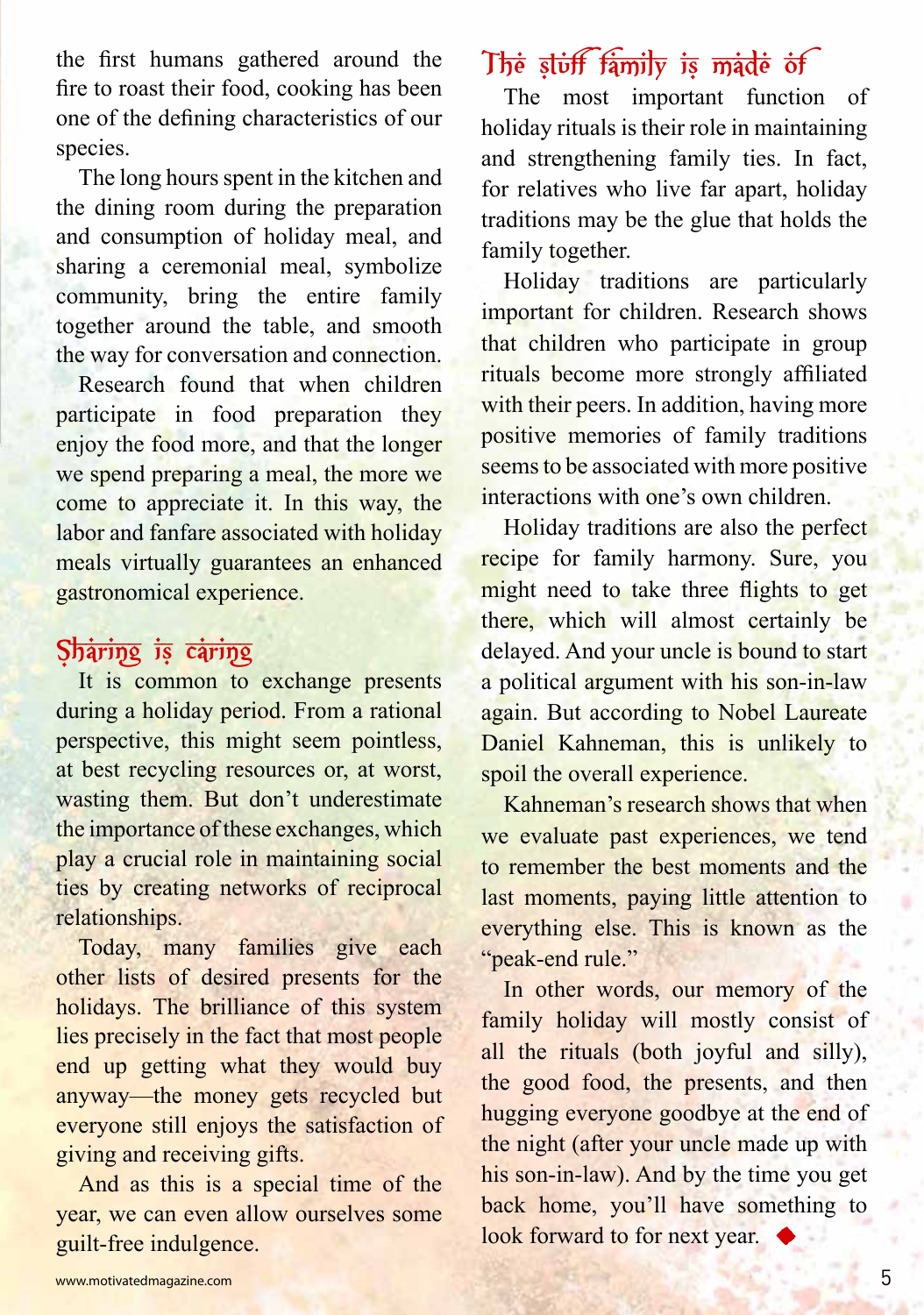### $W\dot{\overline{\textbf{a}}\textbf{y}}$   $\overline{\textbf{t}}$   $\overline{\textbf{b}}$   $\overline{\textbf{G}}$   $\dot{\overline{\textbf{v}}\textbf{e}}$   $\overline{\textbf{W}}$  $\dot{\overline{\textbf{e}}}$   $\overline{\textbf{b}}$   $\overline{\textbf{b}}$   $\overline{\textbf{b}}$   $\overline{\textbf{b}}$   $\overline{\textbf{c}}$   $\overline{\textbf{b}}$   $\overline{\textbf{c}}$   $\overline{\textbf{b}}$   $\overline{\textbf{c}}$   $\overline{\textbf{b}}$

When it comes to giving, we all want our gifts to be more than just charitable donations. How can you truly make a difference with your generosity? It starts with the heart.

Giving well is about giving out of a heart of love for God and love for people. Our joy in God and our gratitude to him will always overflow in true and intentional generosity to others.

Here are a few ways you can be purposeful with your giving:

#### 1. Double your donation.

Take advantage of opportunities for charitable matching gifts! This is an easy way to make your gift have twice as much impact for your cause. Keep an eye out for special matching gift campaigns or check to see if your employer offers corporate matching gifts.

#### 2. Give in honor or memory of **someone special.**

Know of a cause near and dear to your friend or family member's heart? Making a donation in honor of a loved one is a thoughtful way to both support a cause and show how much you care.

**3. Leave an eternal legacy.**

Choose to make an impact by investing in eternal things today, as well as by making sure your resources bless others beyond your lifetime. Not sure where to start when it comes to charitable gift planning? You can start your journey by requesting a "Building Your Legacy" brochure from a charity you love, filled with options available for gift and estate planning.

#### **4. Find the best charities.**

To make sure your gift is put to good use, do some research on charitable organizations. Check websites that offer charity ratings to find the best organizations for your charitable giving. Look for an organization that excels in transparency and accountability—one who you can trust to make your gift go far.

#### **5. Invite others to participate.**

Think of ways to motivate others to acts of love and good works. Sharing about your favorite charity with friends, or starting a Facebook campaign, can be an effective way to invite others into generosity and extend your impact.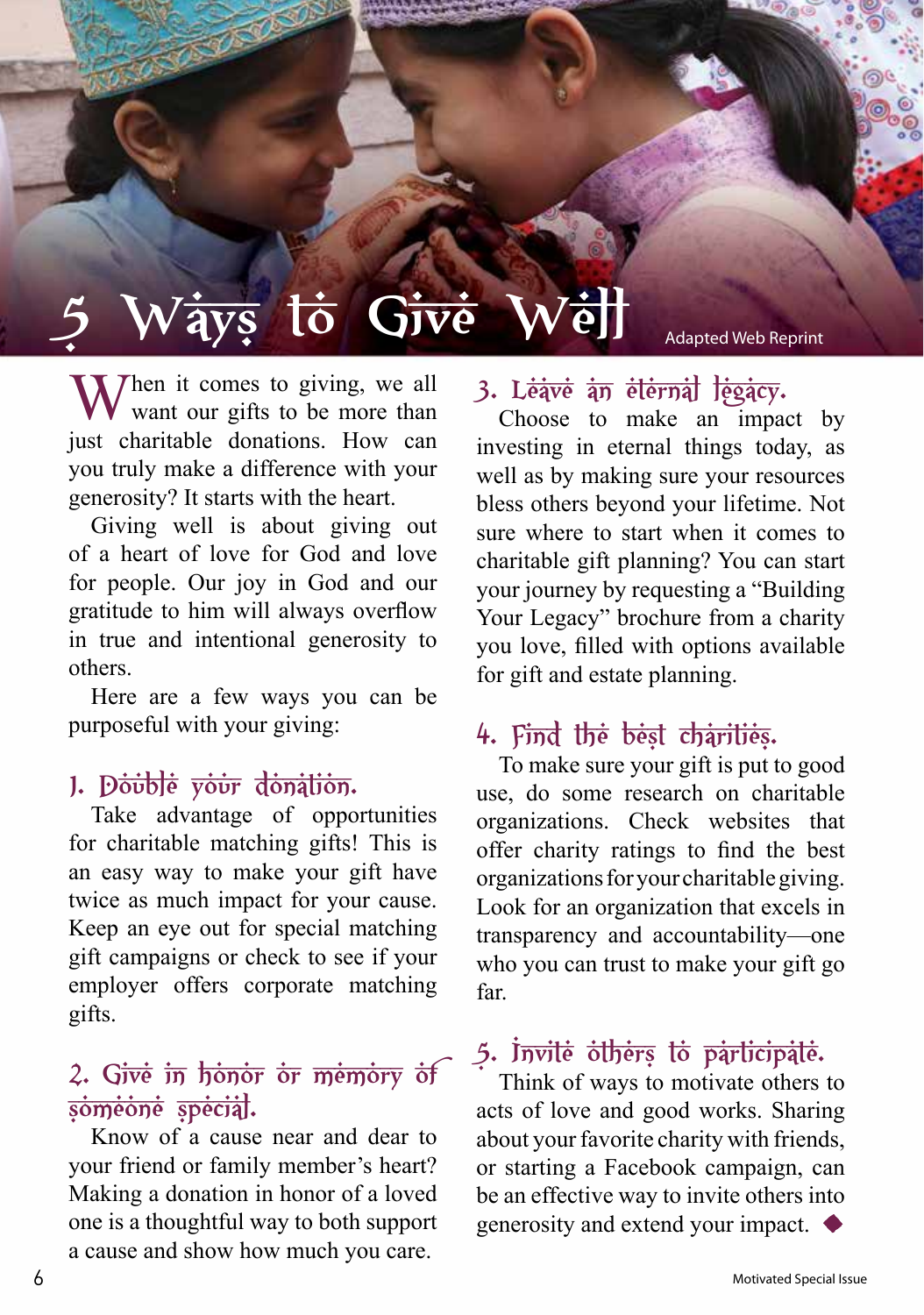

Shuaib received an automobile<br>
Sim his brother as an Eid present. On Eid day when Shuaib came out of his house, a street urchin was walking around the shiny new car, admiring it. "Is this your car, Uncle?" he asked. Shuaib nodded. "My brother gave it to me for Eid." The boy was shocked.

"You mean your brother gave it to you and it didn't cost you nothing? Boy, I wish..." He hesitated. Of course Shuaib knew what he was going to wish for. He was going to wish he had a brother like that. But what the lad said. jarred Shuaib all the way down to his soul. "I wish," the boy went on, "that I could be a brother like that." Shuaib looked at the boy in astonishment, then impulsively he said, "Would you like to take a ride in my automobile?"

"Oh yes, I'd love that."

After a short ride, the boy turned and with his eyes aglow, he asked, "Uncle, would you mind driving in front of my house?" Shuaib smiled a little. He thought he knew what the lad wanted. He wanted to show his neighbors that he could ride home in a big automobile. But Shuaib was wrong again.

"Will you stop where those two steps are?" the boy asked.

He ran up the steps. Then in a little while Shuaib heard him coming back, but he was not coming fast. He was carrying his little crippled brother. He sat him down on the bottom step, sort of squeezed up against him, and pointed to the car.

"There it is, little brother, just like I told you upstairs. His brother gave it to him for Eid and it didn't cost him a penny. And some day I'm gonna give you one just like it... Then you can see for yourself all the pretty things in the shop windows that I've been trying to tell you about."

With tears in his eyes, Shuaib got out and lifted the boy to the front seat of his car. The shiningeyed older brother climbed in beside him, and the three of them began a memorable ride.

That Eid, Shuaib learned what it meant when it is said: "Love for your brother what you love for yourself."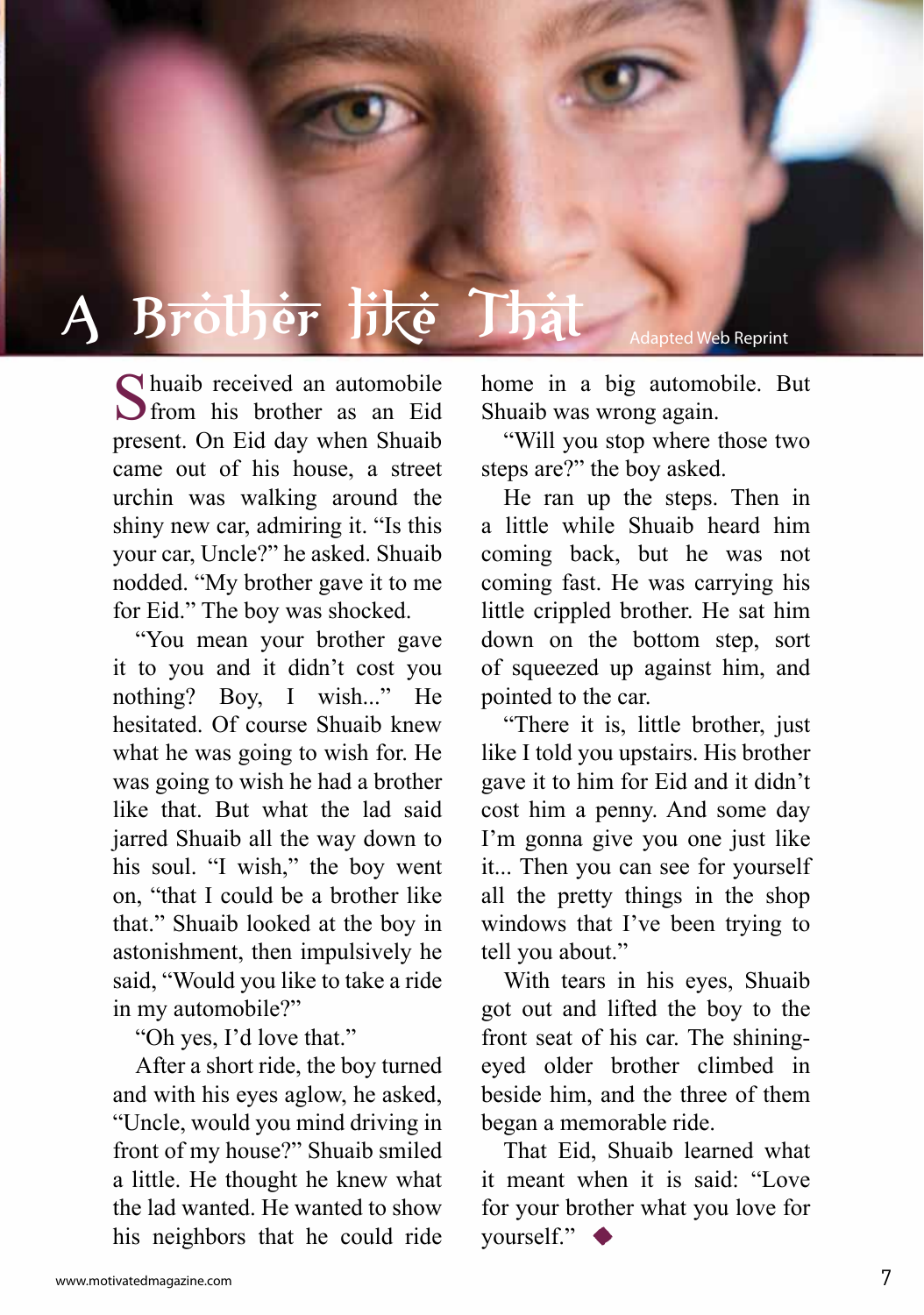## **3 Things Your Muslim Friends**  Wish Y<del>ou</del> Knew about Eid Al-Fitr

By Alaa Basatneh. adapted

Once a year, Muslims around the world will come together to celebrate Eid Al-Fitr with lots of sweets, gift-giving, and family gatherings. Eid Al-Fitr is Arabic for "holiday of breaking of the fast" and begins at

sunset on the last night of Ramadan. It marks the ending of a one-month fast, when 1.6 billion Muslims worldwide celebrate with festivities that last three days.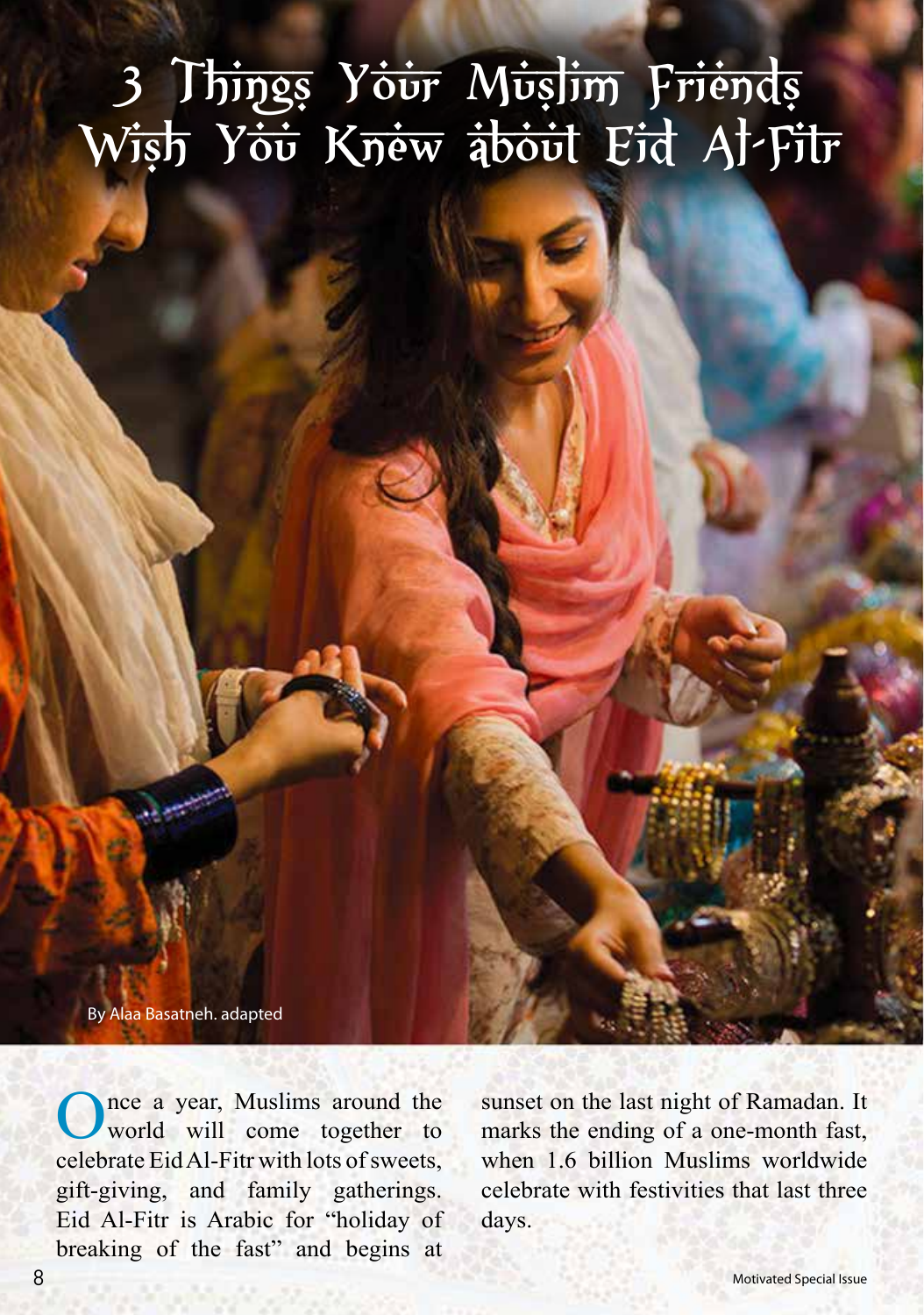There tends to be confusion in Western countries about what exactly Muslims do during these three days of celebration. The celebrations might slightly vary in different countries, but here's some of what they will do.

#### **The night before Eid is spent**  shopping for new clothes and **baking sweets.**

Every single member of the family gets to have new clothes and shoes for Eid. Shopping centers are filled with people looking for the best outfit to wear the next morning during prayer. Women usually gather in the eldest family members' home to bake sweets—lots of sweets. Pistachio cookies, Baklava, Halva, Kheer, and many other desserts are prepared and set up in the dining room for the morning.

In Arabic countries, sweet date cookies are the official dessert of Eid and are given out throughout the holiday among many Muslim families.

Temporary henna hand tattoos are a symbol of celebration for some Muslim women, and worn to accessorize their new outfits that will be worn the next morning for prayer.

#### **The holiday starts with prayer and reverence.**

At the end of the fasting month of Ramadan, Muslims gather very early in the day at mosques, banquet halls, or stadiums to pray to mark the official beginning of the three days of celebration. In some Western countries, public officials, members of the Christian and Jewish clergy, and other non-Muslims often join in to show the importance of multi-faith unity.

Eid is also marked by generosity. Adults, family, and friends give cash to children, and, just as with Christmas and Hanukkah, it's very common for young people to exchange gifts. Many people also use the occasion to give charitable donations to the poor and needy.

#### **Food, family, and friends are central.**

Most importantly, Eid is about community. Eid Mubarak, which means "a blessed holiday" in Arabic, is a common greeting between Muslims during the holiday. Phones are flooded with cheerful and happy messages. Young people compete in a constant competition for the best Eid selfie or photo-message. Family and friends gather after prayers to eat, with multiple generations coming together to exchange gifts. It's tradition to visit the eldest family members' home to celebrate with them and cheer them on, with sons and daughters bringing them sweets and gifts.

Muslims also take time to visit their loved ones' graves with fresh flowers and prayers to God to have mercy on the deceased. This is an act worthy of praise in the Muslim community, and is a way for the living to remember the dead even amid days of celebration.

All of these things combine to make Eid one of the most special, moving periods of the entire year. Hopefully, wherever people are celebrating Eid, they are doing so with genuine love and a sense of community.

So Eid Mubarak, dear friends!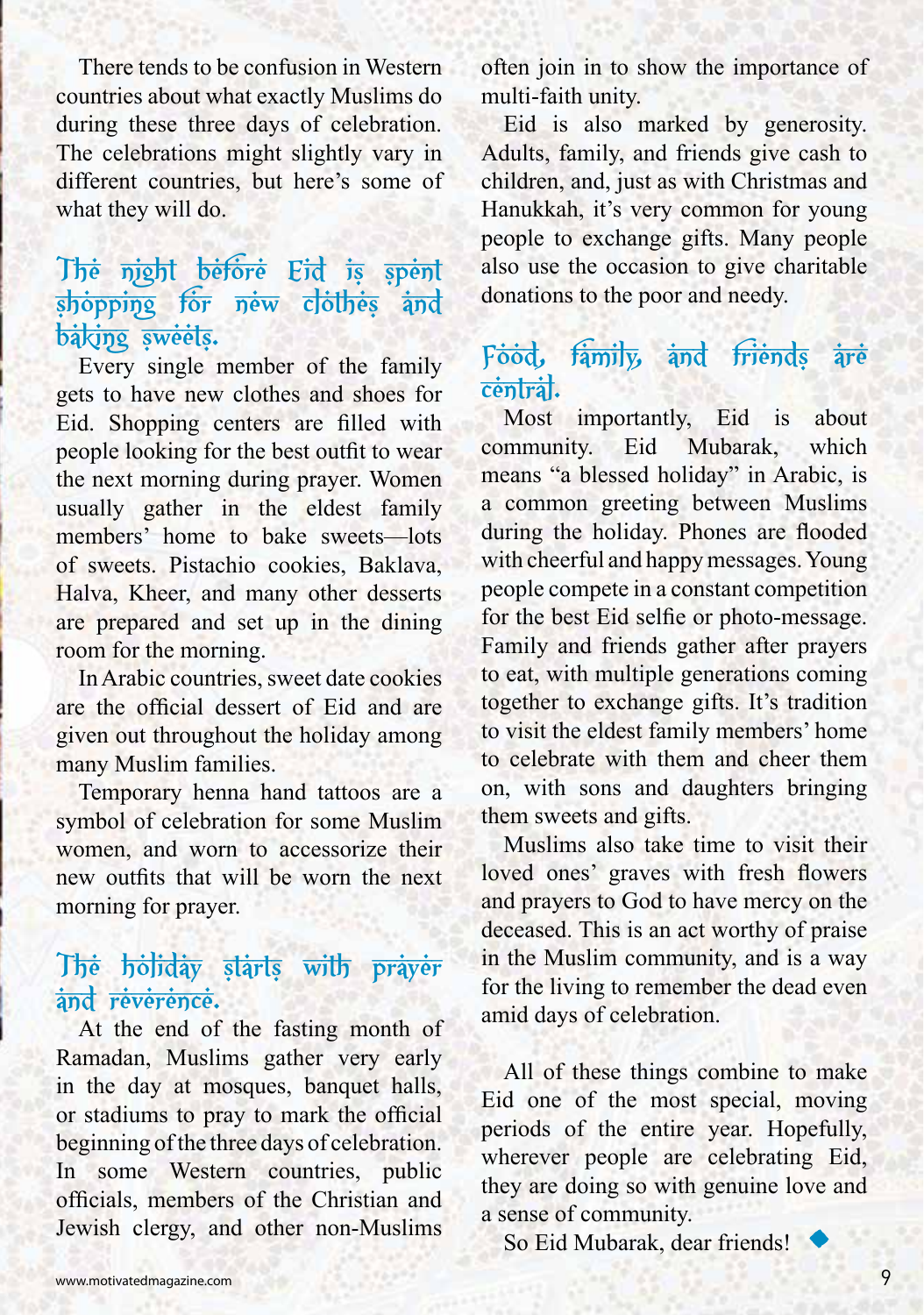### The Most Beauliful Hands

### A special message for Eid

#### Reprinted from Motivated Special Issue 2002

If that been said that there is no obstacle<br>that enough love cannot conquer, no  $\blacksquare$  t has been said that there is no obstacle disease that enough love cannot heal, no door that enough love cannot open, no gulf that enough love cannot bridge, no difference that enough love cannot overcome, no fault that enough love cannot forgive. It makes no difference how deeply seated may be the trouble, how hopeless the outlook, how muddled the tangle, how great the mistake sufficient love can dissolve it all.

Love takes on many forms. It can be shown in deeds of kindness, in concern for others, through words of love, encouragement and appreciation, and even by simply giving a smile or remembering to speak positively. Love can be the giving of our time to listen, or helping to lighten someone's load.— All these simple acts show and reassure others that we love them. Such loving deeds warm our hearts, give strength and encouragement, and renew our lives in so many wonderful ways.

There is a legend that tells how long ago in a regal mansion, there lived three fair maidens. One morning while they were in the garden adjoining the mansion, with its strong streams and blushing roses, the question arose as to which of the maidens had the most beautiful hands.



Narjis, who had tinted her white fingers while gathering the luscious strawberries, thought hers the most beautiful. Leila had been amongst the fragrant roses, and her hands had partaken of their dewy sweetness. To her they were the loveliest. Jameela had dipped her dainty fingers in the lucid stream, and as the clear diamond drops sparkled on her tapered fingers she thought her hands the most beautiful.

Just then there came a beggar girl who asked for alms. The royal maidens drew aside their rich robes and turned away. The beggar passed on to a cottage nearby, and a woman with sunburned face and toil-worn hands gave her bread.

The beggar, so the legend says, was immediately transformed into an angel and appeared at the garden gate saying, "The most beautiful hands are those which are found ready to bless and help their fellowmen."

The joyous festival of Eid, the feast of giving and considering those in need, is with us once again. It reminds us all to share the gift of love and mercy with others, to lend a helping hand to those in need. May this gift grow and become stronger in our hearts and the hearts of others, and may we ourselves be blessed as we make it the focal point of our interactions with others this season.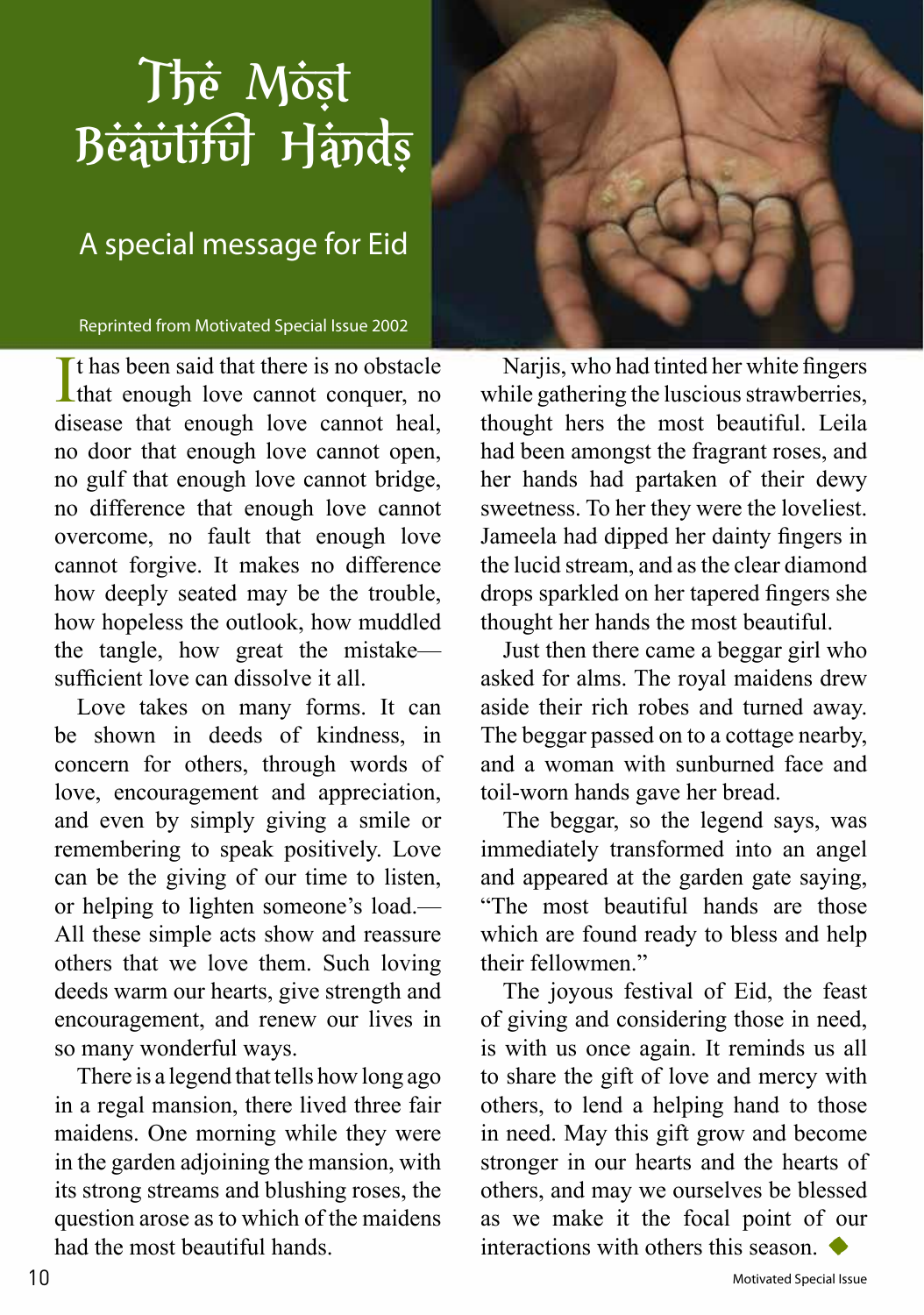# **7 Things to Do Before Eid**

#### By Zahra Debbek, adapted

E<sup>id Al-Adha is coming up. Hopefully,</sup><br>
you were able to take at least a day off! If you've been busy up to now and didn't prepare yet, don't panic! Here is a checklist that will remind you of the things to do prior and during the day of Eid.

**1. Prepare gifts.** You might want to start making gifts and Eid Mubarak cards now! Another option is to give Eidiya to the kids if you didn't have time to prepare some gifts. The simplest thing you can do is prepare some candy.

**2. Eid decorations.** Start decorating now! It is so much fun to decorate with your family! Decorations don't have to be extravagant at all. You can find a lot of DIY tutorials on how to make lanterns from paper, for example. If you don't have time, you can always reuse decorations from previous Eid Al-Fitrs.

**3. Prepare your breakfast.** It became a habit in my family to prepare all the food for Eid prior to the day of Eid. That way, we don't have to worry about cooking all day! We can just spend the day enjoying our time while knowing there is food waiting for us at home once we get back. If you are volunteering to make food for your community's celebration, make sure you get all the ingredients and supplies beforehand, and wake up early so that you have enough time to make fresh food for the people of your community.

**4. Pick a nice outfit.** Prepare the best and newest garments you have! It does not have to be brand new. As long as it is clean and you feel comfortable, go for it! Oh! Don't forget to make sure that you smell nice too.

**5. (Re) connect with friends.**  Especially those who live far from their families. Invite them to share in your celebration, either with your family or at a community event. College students who live away from their families might not know about the community's events in your area. Invite them.

**6. Don't forget your neighbors!** If you live in an area where most of your neighbors are not Muslims, try to reach out and tell them about our annual celebration of Eid. Simply prepare a dish of sweets and candy, knock on their doors, and if you feel comfortable, invite them to your Muslim community's celebration. If possible, donate a small portion of your Zabiha to families and individuals in need. It's a great feeling being the reason behind someone's happiness! But don't brag about it! Keep it a secret.

**7. Have a blast.** The most important thing to remember is that you should try to relax and enjoy this day. Don't stress about work or school.

Eid is a unique celebration that each Muslim family celebrates according to its own family's rituals. What are your family's special Eid customs?  $\triangleleft$